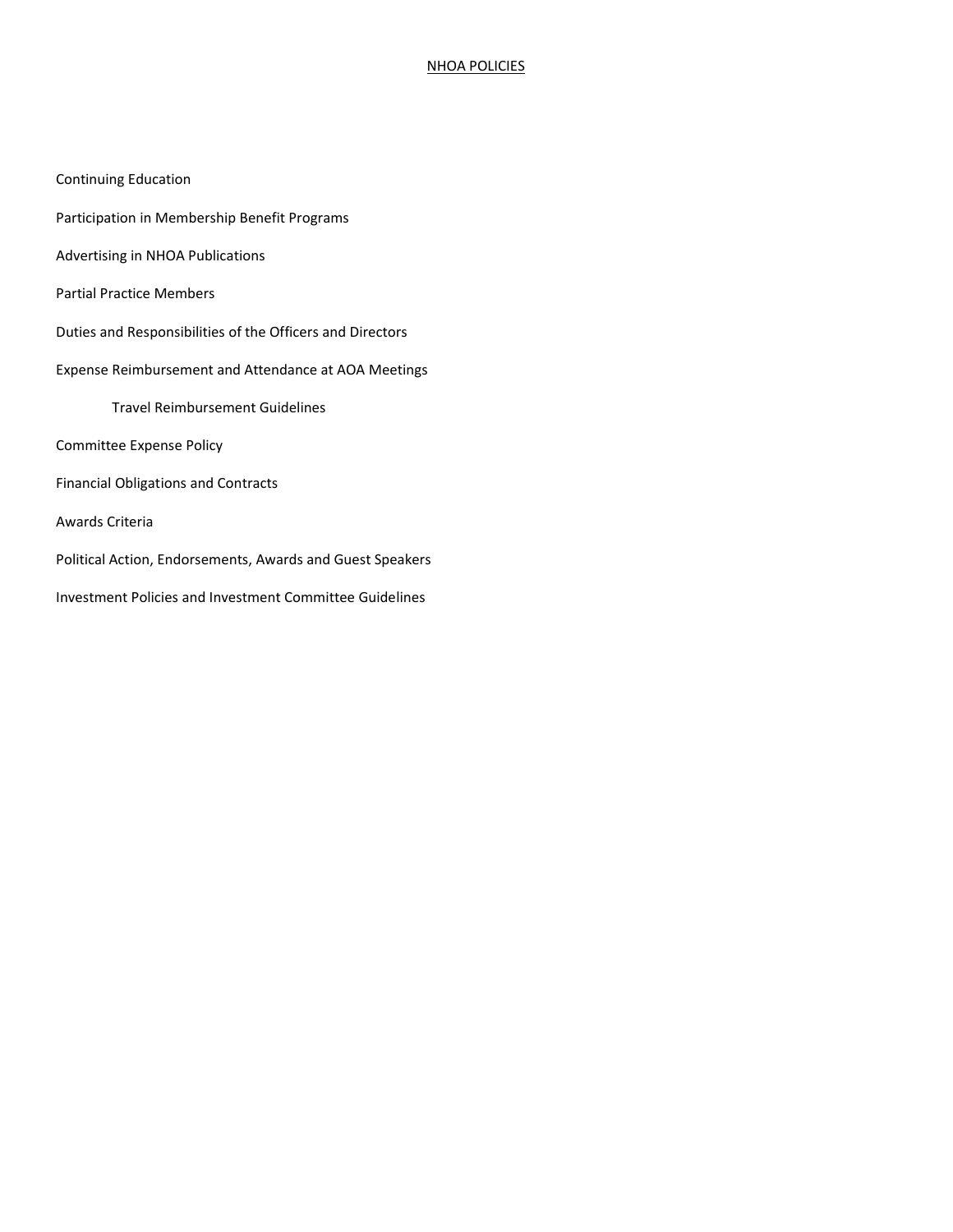The NHOA will offer continuing education (CE) which is high-quality, interesting and useful to the participants in their pursuit of providing the highest level of care to their patients.

The CE provided by the NHOA will be planned and coordinated on an annual basis. It is NHOA policy that the year's CE programs will meet or exceed all State of New Hampshire requirements for the total number of Category One hours, for specific subject content (e.g. the number of glaucoma-specific hours) and for transcript-quality requirements for New Hampshire licensure. Within these parameters, a portion of the annual CE program may be internet-based.

The dates for CE should be set on an annual basis, as far in advance as possible. The preferred dates are:

Second week of February; Second week of May; Second week of August; Third weekend of October

The Board may add additional dates, or authorize changing the preferred dates if it becomes necessary or advisable. Every effort will be made to avoid conflict with school vacation schedules and religious or traditional holiday dates.

Industry partnership with the NHOA in the provision of CE is a very high priority. It serves not only to provide significant financial support, but also to improve the educational quality of the CE experience. To this end, every effort should be made to obtain industry participation for all our CE programs. This should include, but not be limited to, financial support, participation as exhibitor, and advising those who are planning the meeting on ways to improve the program.

Lecturers and other CE providers may be paid either by the NHOA or directly by industry sponsors. If paid by NHOA, the fees shall be comparable to those paid by the American Academy of Optometry and the American Optometric Association, and expense reimbursements shall conform to the NHOA travel policy in place for its volunteers. The Board of Directors or its designee must authorize in advance any deviations from the standard fees and expense reimbursements. If paid directly by industry sponsors, lecturers are free to negotiate any arrangements they and their sponsors find mutually agreeable.

CE fees for members will be set at the beginning of each year by the Board of Directors. For 2017, the Board has set the fees as follows:

 Registration fee -- \$25, which will be waived for members who pre-register at least seven days prior to the meeting; Continuing Education charge of \$23 per hour, which will include lunch and breaks.

Because member dues help to pay for all the activities of the NHOA, including the provision of CE, non-members will be required to pay a significantly higher per-hour fee for CE than members. Unless otherwise voted by the Board of Directors, the per-hour multiple will be 3.

Because NHOA and its members believe strongly in the value of organized optometry, optometrists who are not members of the AOA will not be invited to lecture. This policy may only be deviated from by specific advance vote of the Board of Directors.

--approved by the Board of Directors February 27, 2008

- --revised September 7, 2011
- --revised September 5, 2012
- --revised December 4, 2013
- --revised September 13, 2017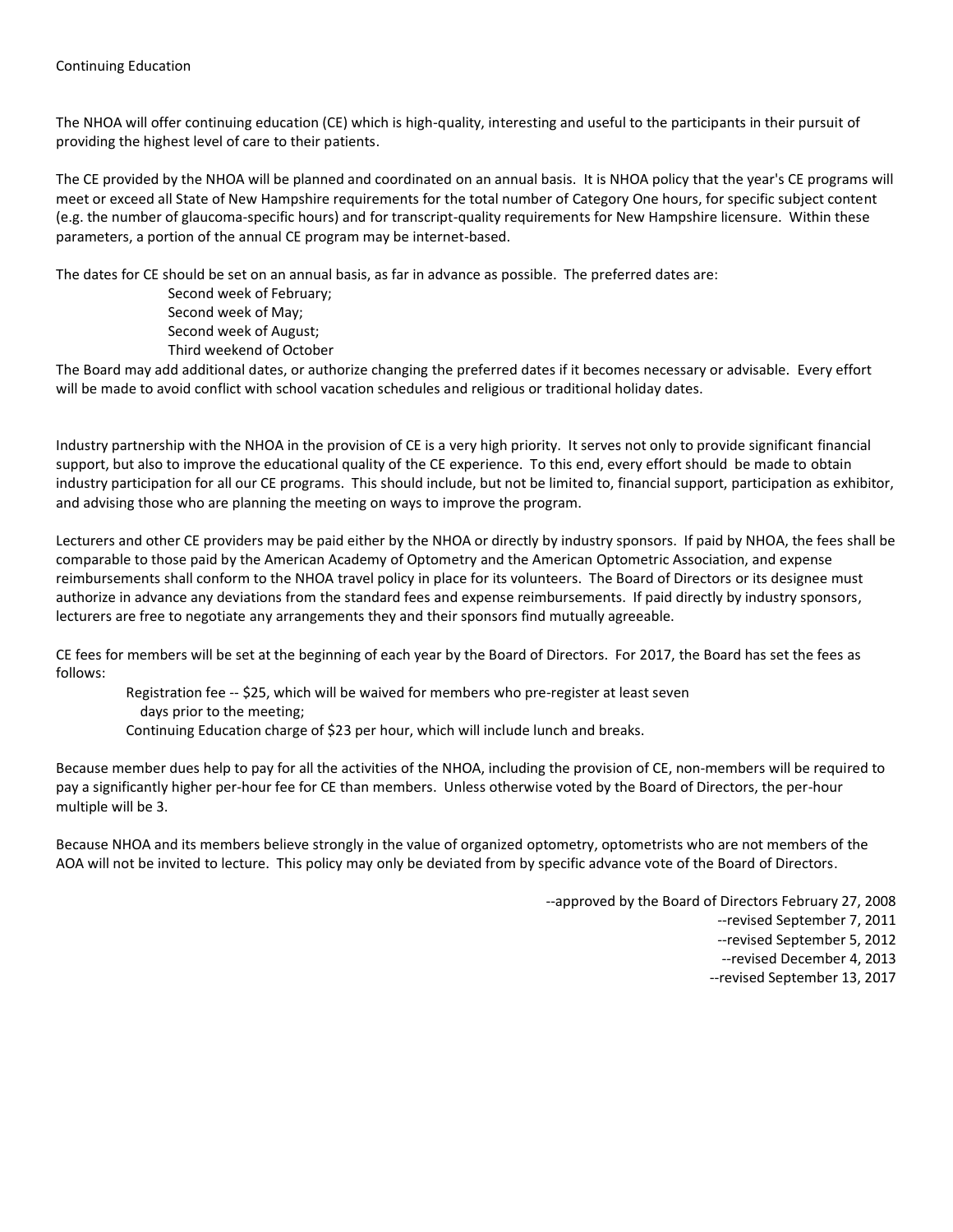#### PARTICIPATION IN MEMBERSHIP BENEFIT PROGRAMS

- The NHOA exists to assist and be an advocate for its members. Members have assumed a significant financial obligation to the NHOA, and members' dues permit the NHOA to exist and to function. Non-members, by virtue of their decision to remain outside the Association, do not have the right to expect that the NHOA will assist them or be their advocate.
- The NHOA is under no obligation to allow non-members to participate in continuing education or other programs sponsored by the Association, but may choose to do so if it is in the Association's best interest.
- If non-members are permitted to participate in NHOA-sponsored programs, including but not limited to continuing education programs, they must pay substantially higher fees for their participation, as determined by the Board of Directors.
- Members have a responsibility to the NHOA to support the Association by paying their dues in a timely manner as required by the By Laws. Members whose financial obligations to the NHOA (dues and assessments) are in arrears shall be required to pay for programs at non-member rates.
- Members in good standing of other AOA-affiliated optometric associations shall be entitled to participate in NHOA-sponsored programs on the same basis as NHOA members.

--- adopted by the Board of Directors July 14, 1993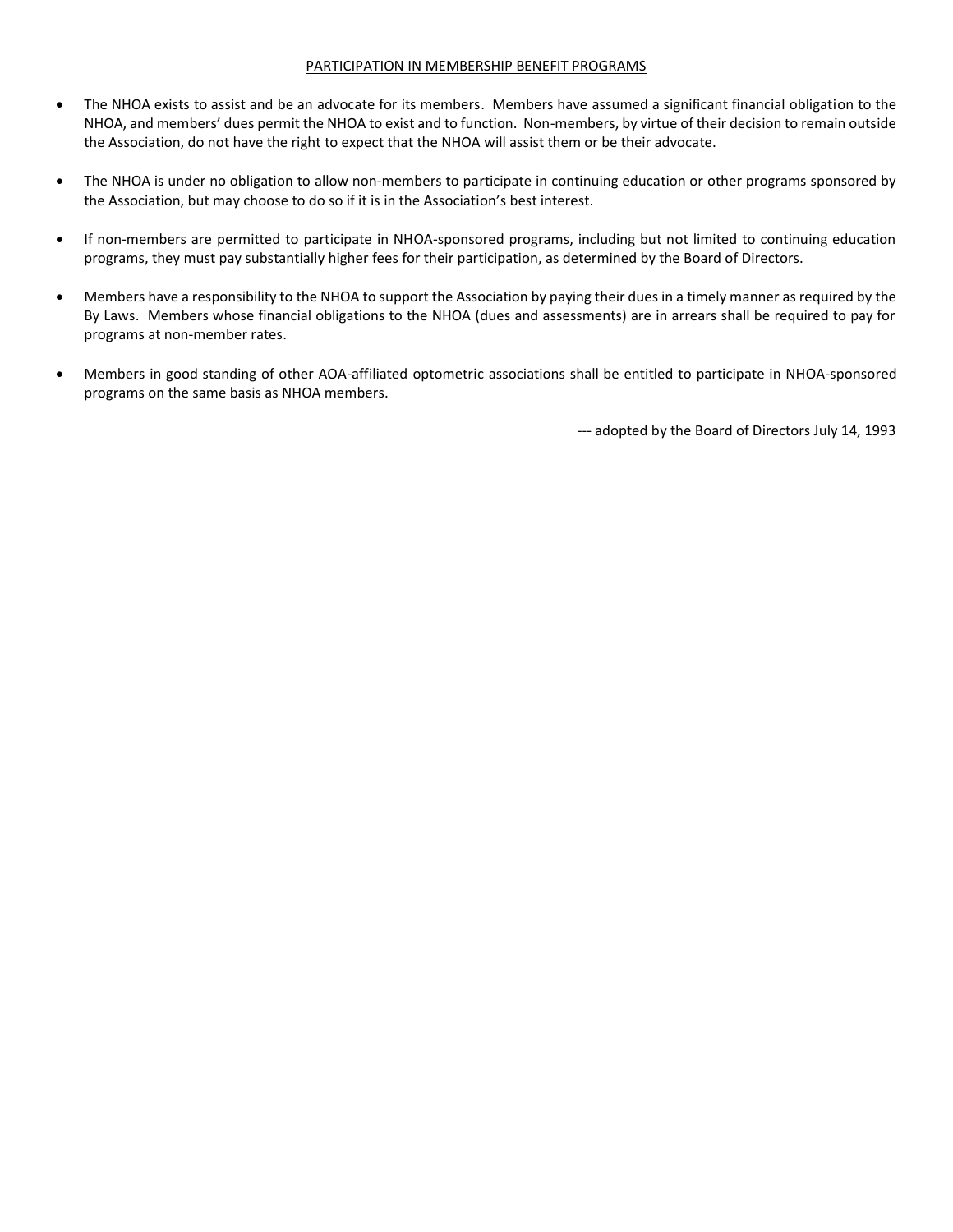### ADVERTISING IN NHOA PUBLICATIONS

The NHOA-OD is primarily considered an internal organ of communication to the membership of the New Hampshire Optometric Association. No advertising will be accepted for publication in the NHOA-OD which advocates, encourages or espouses anything which is not in the best interest of the NHOA or its members. All advertising submitted for publication in the NHOA-OD shall be subject to review by the Board of Directors of the NHOA and if a submission is found unsuitable for publication the advertiser will be so informed.

Classified-type advertisements from NHOA members will be run at no charge on a space-available basis, with priority given to those advertisements directly related to the practice of optometry (i.e. employment opportunities, equipment for sale, etc.). Advertisements not related to the practice of optometry will be run at the discretion of the editor. Member ads will run for two newsletter issues, as specified in the "Advertising Guidelines" approved annually by the Board of Directors.

Public service advertisements/announcements may be accepted to run at no charge on a space-available basis. Advertisements/announcements must be submitted in an acceptable format as determined by the editor. The source shall be from non-profit, community service type organizations (e.g. Future In Sight, Lions, Kiwanis, etc.). Examples of these include Lions' Eye Ball, Haunted House & Train Show and the Walk For Sight.

Paid advertising shall fall under two categories: display and classified. The Board of Directors shall approve the advertising rate sheet annually. Display-type advertising shall be offered as full-page, half-page, quarter-page, and business card sizes. Advertisements must be submitted in an acceptable format as determined by the editor. Paid classified-type advertisements shall be limited to the practice of optometry (i.e. employment opportunities, equipment for sale, etc.). Political display-type advertising may be accepted provided that the sponsor is clearly identified.

> --adopted by the Board of Directors 6/1/2005 --revised September 5, 2012 -- revised September 13, 2017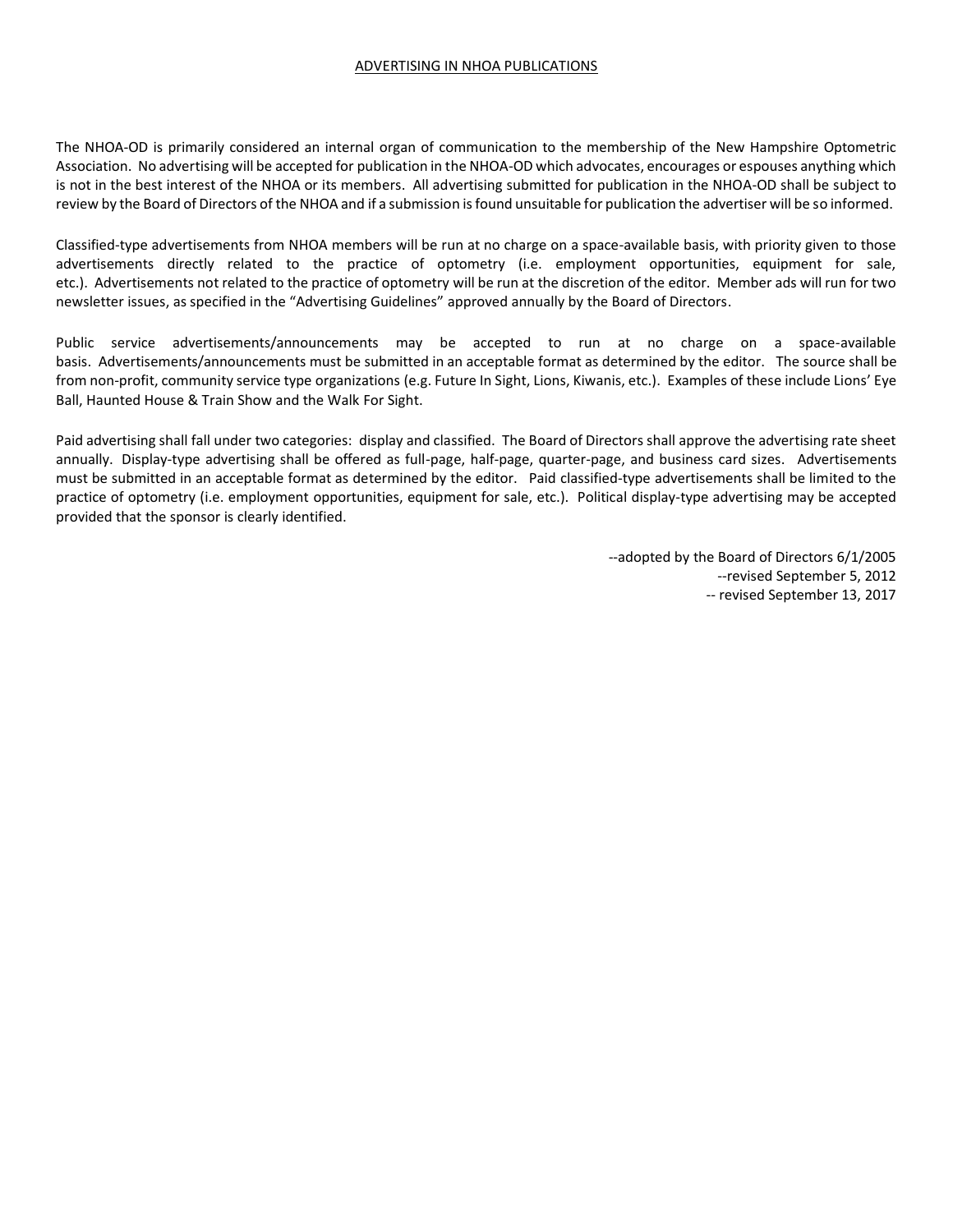### PARTIAL PRACTICE STATUS

- A member who desires Partial Practice status shall certify in writing to the Board of Directors the average number of days compensated per week spent in activities related to the practice of optometry over the previous six months. The Board of Directors may, at its option, choose to verify the accuracy of the submitted information through an independent investigation.
- This certification shall be required annually in order to maintain Partial Practice status.
- It shall be the obligation of each Partial Practice Status member to promptly notify the Board of Directors of any material change in practice status or number of days compensated per week spent in activities related to the practice of optometry. Failure to do so shall be grounds for the Board of Directors to revoke the Partial Practice status.
- Any member who is determined to be eligible for AOA Partial Practice dues status shall be granted equivalent Partial Practice NHOA status and a reduction in NHOA dues equivalent in percentage to the reduction granted by AOA.

--- adopted by the Board of Directors June 2, 1993 --- revised 3/28/2001 --- revised 10/29/2006 ---revised 9/5/2012 --revised September 13, 2017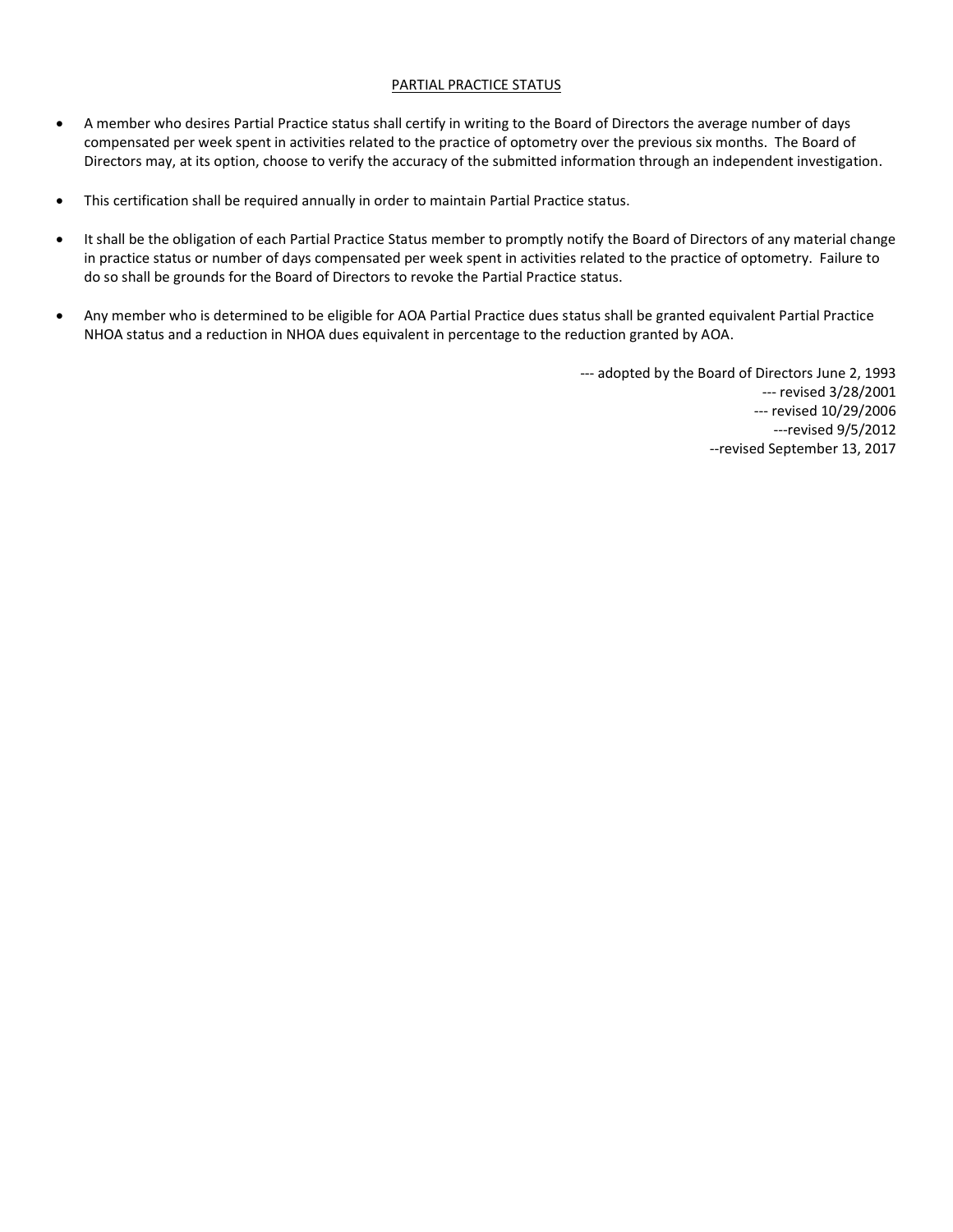### Duties Specific to the Office Held:

### President:

The President is the CEO of the organization. S/He chairs the Board meetings, presides over membership meetings, and is an exofficio member of all committees. In conjunction with the Executive Director, the President prepares or approves the agenda for each Board and membership meeting, and determines the dates for Board meetings. The President, with the advice and consent of the Board or Directors, appoints all committee members. The President is NHOA's official representative to the AOA Congress and is expected to attend the Congress. The President, along with the Treasurer, reviews and authorizes payment of the monthly NHOA credit card statements. The President's compensation shall consist of 100% of NHOA and AOA dues paid. The President shall receive lodging at the annual NHOA weekend meeting.

### President-Elect:

The President-Elect assumes the responsibilities and fulfills the duties of the President if the President is unable to act. The President-Elect is chair of the Budget Committee and a member of the Long-Range Planning Committee. The President-Elect shall receive two nights' lodging at the annual NHOA weekend meeting.

### Vice-President:

The Vice-President assumes the duties and fulfills the responsibilities of the President-Elect if the President-Elect is unable to act. The Vice-President is chair of the Audit Committee and a member of the Long-Range Planning Committee. The Vice-President shall receive two nights' lodging at the annual NHOA weekend meeting.

### Secretary:

The Secretary prepares the Board and NHOA meeting minutes.

The Secretary is responsible for the newsletter and its distribution. The actual performance of the work may be delegated. The Newsletter Editor shall receive compensation consisting of 50% of full-time equivalent AOA and NHOA dues paid.

The Secretary is responsible for the website. The actual performance of the work may be delegated.

The Secretary will have regular interaction with the Executive Director.

The Secretary shall receive two nights' lodging at the annual NHOA weekend meeting.

#### Treasurer:

The Treasurer is the Chief Financial Officer of the Association. As such, he or she will assure that the financial activities of the Association are conducted in accordance with good business practices. These activities include, but are not solely limited to, proper and timely receiving, recording, reporting and disbursing Association funds, supervising the collection of member dues and dealing with members whose dues are delinquent, making decisions regarding dues waiver requests, and supervising the activities of the Executive Director or other Association employees who shall perform the actual duties needed to accomplish these purposes. The Treasurer is an ex-officio member of the Budget Committee and serves as an advisor to the Audit Committee. The Treasurer, along with the President, reviews and authorizes payment of the monthly NHOA credit card statement. The Treasurer shall receive two nights' lodging at the annual NHOA weekend meeting.

### Immediate Past President:

The Immediate Past President is Chair of the Leadership Development Committee. The Immediate Past President shall receive two nights' lodging at the annual NHOA weekend meeting.

#### Directors:

The Directors as a group, along with the officers, are responsible for the management of the Association. Depending on which areas of responsibility they are assigned, they may be asked to travel to outside meetings, to represent the Board at membership or legislative functions, to act as spokespersons for the Association with the media or in other arenas, and to engage in other activities to further the goals of the Association. Each Director shall receive two nights' lodging at the annual NHOA weekend meeting.

(NOTE: If an Officer or Director is unable to attend all or part of the annual NHOA weekend meeting, they shall not be entitled to receive the cash equivalent of the unused lodging. Each Officer and Director shall be responsible for making their own lodging reservations, and will be reimbursed upon submission of lodging receipts.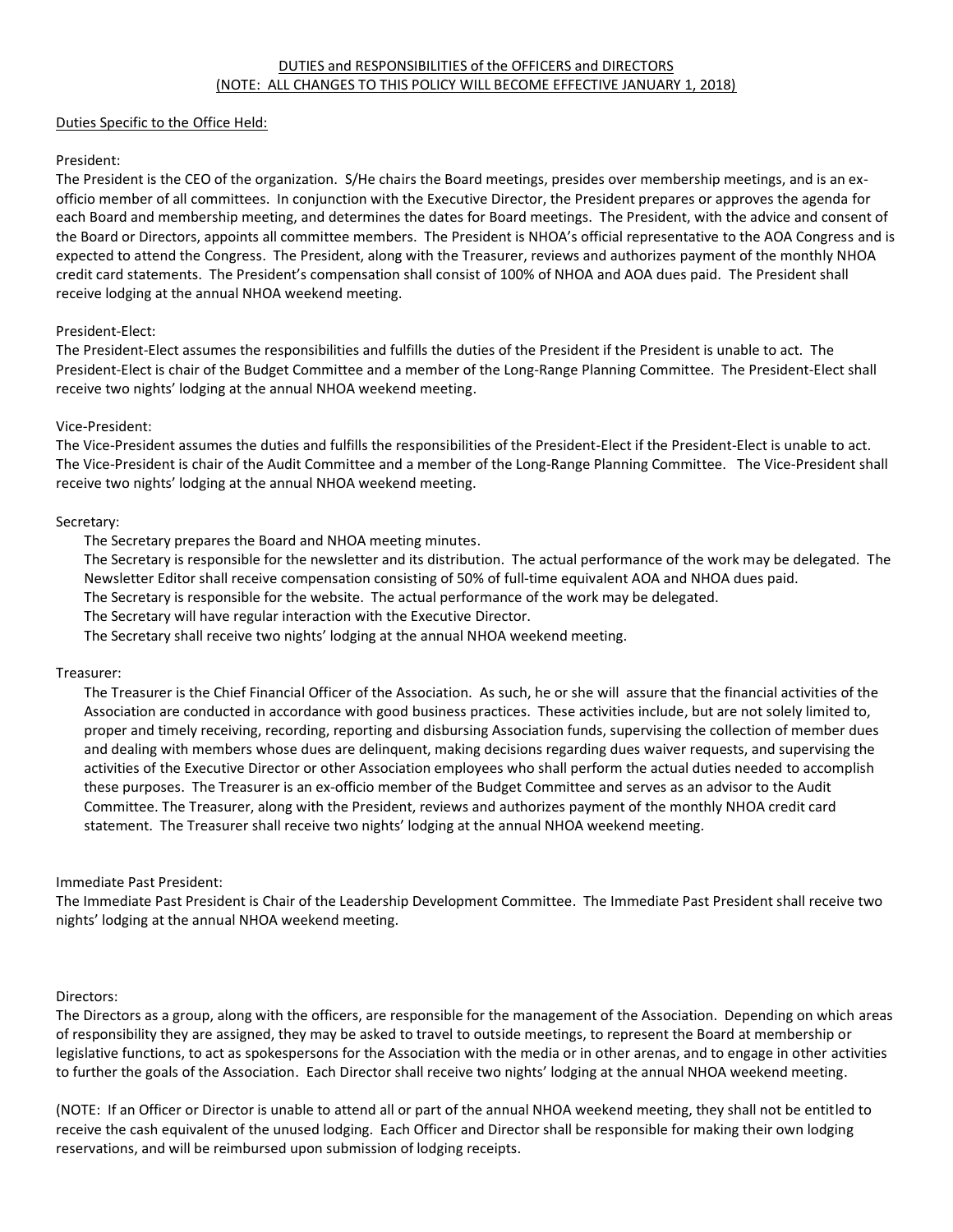### General Duties and Responsibilities

All Officers and Directors should regard it as their personal responsibility to:

- attend all Board and membership meetings unless impossible;
- attend all ceremonial functions of the Association, such as lunches, dinners, installation ceremonies, etc., unless impossible;
- come to meetings prepared, having studied the issues and background materials;
- participate fully in Board discussions;
- accept the decisions of the Board as Association policy and work with enthusiasm toward their implementation;
- accept the assignments given them by the Board, and carry them out fully and completely;
- make the sacrifices of personal and/or office time needed to carry out their duties as Board members and members of committees;
- always look for opportunities to engage in activities which will further the aims and goals of the Association;
- be prepared to take on increased levels of leadership responsibility as their experience increases;
- always look for ways to increase communication with members;
- always look for ways to increase camaraderie and spirit of collegiality with members.

### Executive Director:

The Executive Director will:

- Be the manager to keep the NHOA on track. S/He will monitor committee structure and tasks of the committees. S/He will help the President, Board and committees meet goals. Each incoming president should have the goals for the year worked out before the year starts. A master plan will be developed by the ED, President, President-Elect and Vice President. This should be accomplished by regular meetings of this group;
- Be involved in leadership development. S/He would be involved in identifying and helping to bring new members into the AOA and NHOA volunteer structure;
- Make new members welcome:
- Be involved in increasing volunteerism;
- Function as the coordinator and resource person for the Board and committees to help them meet their goals. Established Association goals should be monitored to make sure they are met;
- Monitor regions and regional meeting activities, and help to assure that an appropriate level of activity is happening in each region;
- Keep membership records and make appropriate and timely reports to the Treasurer and to AOA;
- Give notice of Board meetings;
- Handle routine NHOA correspondence;
- Notify committee chairs and members of their appointment;
- Take care of the financial activities of the Association under the supervision of the Treasurer;
- Regularly interact with the NHOA officers and the Board;
- Devote appropriate time to NHOA business, this is expected to be 1  $\frac{1}{2}$  to 2 days per week;
- Advise the Board of the need for equipment and computer software needed to perform the duties of the position, and have physical charge of all NHOA property unless loaned to others as needed;
- Receive compensation consisting of salary, lodging at the annual NHOA weekend meeting, and (if the ED is an optometrist) NHOA and AOA dues, and NHOA CE.

---adopted by the Board of Directors June 11, 2008

- ---revised September 5, 2012
- ---revised December 4, 2013
- --revised September 13, 2017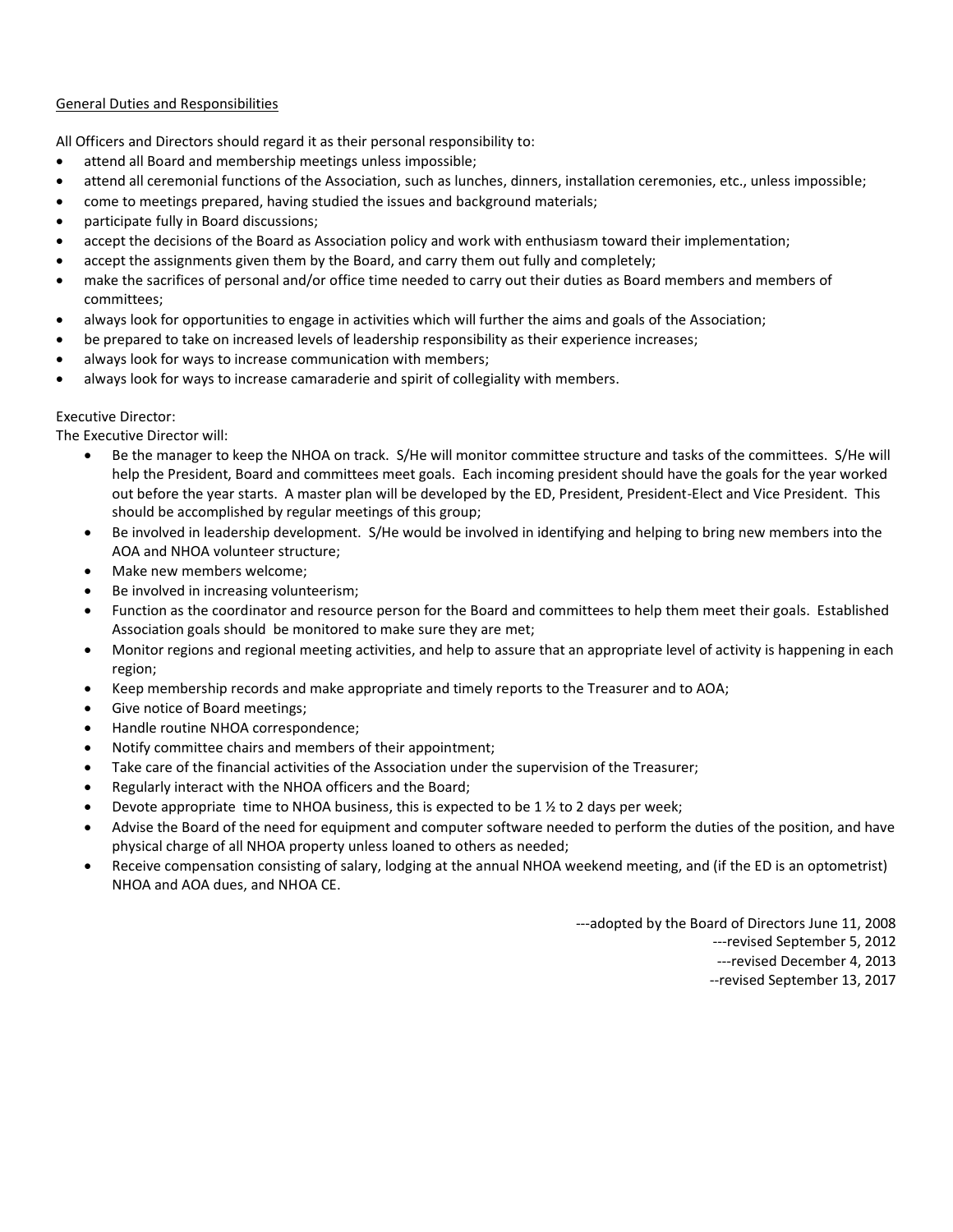### EXPENSE REIMBURSEMENT and ATTENDANCE AT AOA MEETINGS

Because the NHOA operates on a calendar year financial basis, and because under our cash accounting system expenses cannot be carried from one budget year to the next, it is necessary to establish the following requirements for reimbursement of expenses incurred on behalf of the NHOA:

- Usual or customary office expenses consist of postage, copying, office supplies and telephone calls necessary to conduct NHOA business. Usual or customary travel expenses consist of travel to and from an out-of-state meeting site (at the then-current IRS mileage rate OR 14-day APEX air fare, whichever is less), meals, ground transportation, hotel room and tax, necessary parking, meeting registration fee and miscellaneous expenses.
- Anything other than "usual or customary" expenses, as defined herein, must be approved in advance by the President or authorized by the Board.
- All reimbursable expenses must be submitted in writing, no later than 45days after they are incurred, and with receipts for any item over \$25.00. In unusual circumstances this limit may be modified by the Executive Director.
- All reimbursable expenses incurred during the months of November and December must be submitted in writing, no later than December 30 of the same year.
- Any expenses which do not meet the above guidelines for necessity and timely submission can not be reimbursed without the approval of the Board of Directors.

### NHOA Representation at AOA Meetings:

Unless changed by vote of the Board of Directors, the following AOA meetings shall always have official NHOA representation:

## **Optometry's Meeting/House of Delegates:**

NHOA will be represented by the President, President-Elect, Vice President and Executive Director. If any of these individuals finds it impossible to attend, the President may, with the approval of the Board of Directors, name another individual to attend. The attendees shall be named as "Delegates" and/or "Alternates" in the order of their seniority (P>PE>VP>S>T>DIR>ED). Delegates and alternates shall be sent "uninstructed" on all matters to come before the House, but should caucus prior to voting to determine the best voting decisions. It is expected that all NHOA representatives will, if possible, attend all sessions of the House of Delegates and other official AOA functions. Usual NHOA expense reimbursement policies will apply. After the meeting, each attendee is expected to submit a written report to the President, who will compile them for a report to the membership.

## **AOA Presidents' Council (stand-alone meeting):**

NHOA will be represented by the President, President-Elect, Vice President and Executive Director. The President's attendance at this meeting shall be optional at the discretion of the President if currently serving a second term as President. If the President decides not to attend, the Board of Directors shall have the option of naming another individual to attend in place of the President. It is expected that all NHOA representatives will, if possible, attend all sessions of the Presidents' Council as well as any breakout sessions. If there is a meeting of the Northeast Regional delegates in conjunction with Presidents' Council, the NHOA President will determine whether NHOA should be represented and appoint one or more people to attend that session. Usual NHOA expense reimbursement policies will apply. After the meeting, each attendee is expected to submit a written report to the President, who will compile them for a report to the membership.

## **AOA Congressional Conference:**

NHOA will be represented by the Legislative Chair and others at the discretion of the Board of Directors. If the Legislative Chair cannot attend, the Board of Directors shall have the option of naming another individual to attend in place of the Legislative Chair. Prior to determining the attendees for this meeting, the Board shall be informed as to which New Hampshire representatives will be funded by AOA. All NHOA representatives shall, if possible, attend all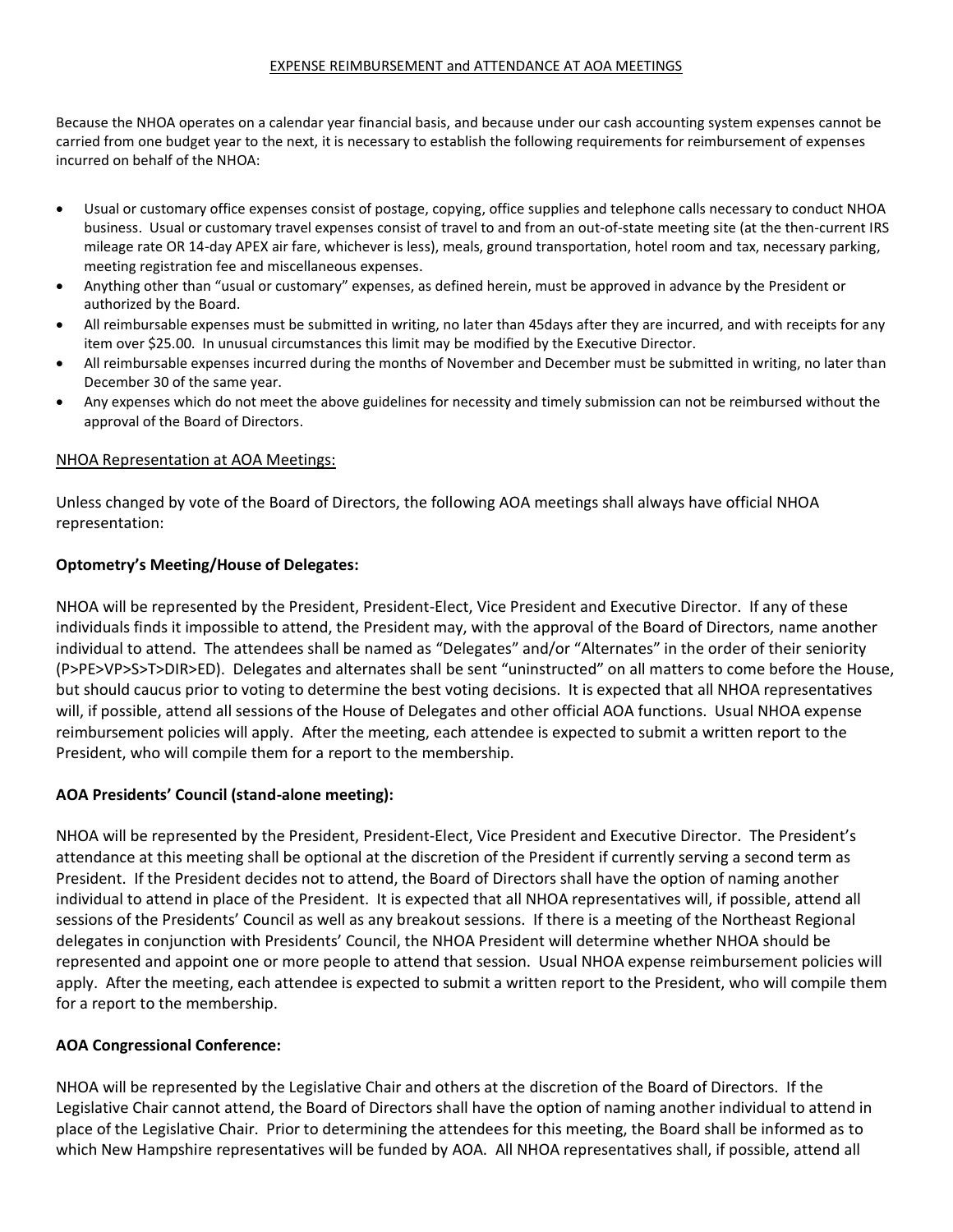sessions of the Conference as well as any breakout sessions and Hill appointments. Usual NHOA expense reimbursement policies will apply. After the meeting, each attendee is expected to submit a written report to the Legislative Chair, who will compile them for a report to the membership.

## **AOA Third Party/State Legislative Conference:**

NHOA will be represented by the Legislative and/or Third Party Chairs, and others at the discretion of the Board of Directors. If the Legislative or Third Party Chair cannot attend, the Board of Directors shall have the option of naming other individuals to attend in their place. Prior to determining the attendees for this meeting, the Board shall be informed as to the scope and purposes of the Conference. All NHOA representatives shall, if possible, attend all sessions of the Conference as well as any breakout sessions. Usual NHOA expense reimbursement policies will apply. After the meeting, each attendee is expected to submit a written report to the Legislative and/or Third Party Chairs, who will compile them for a report to the membership.

--- adopted by the Board of Directors March 11, 1998

--revised March 28, 2001

--revised September 5, 2012

--revised March 19, 2014 --revised September 13, 2017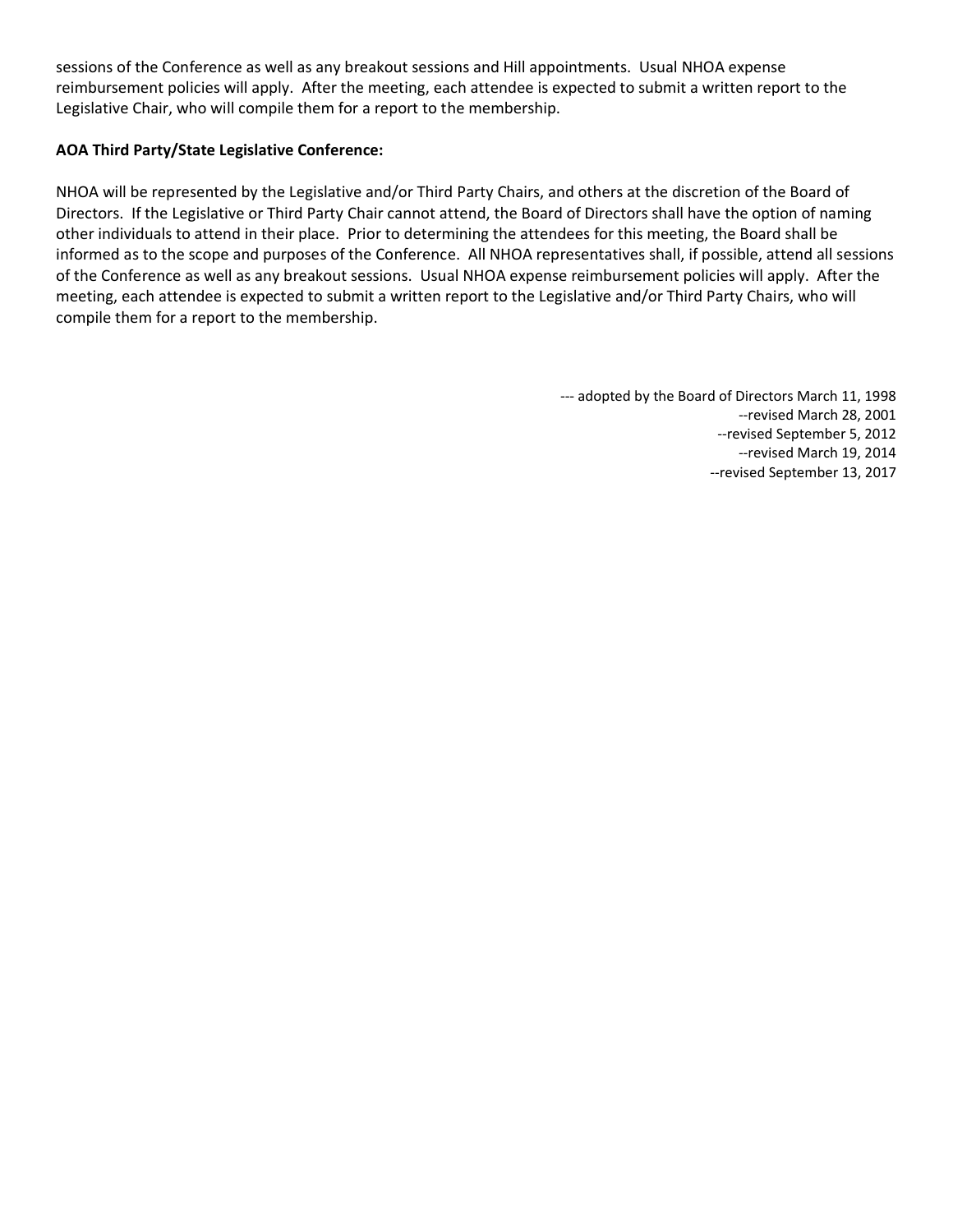#### Volunteer Travel Reimbursement Guidelines

Per the Board's directive, here are some guidelines to be followed when anyone travels to an out-of-state meeting on behalf of NHOA. Please feel free to call the Executive Director if you have any questions or are unclear about any of this.

SUMMARY: the NHOA is extremely grateful to all its volunteers. We do not expect you to give up both your time and your money. While certain things (such as lost office income) can never be replaced, it is our intention -- within budget restrictions -- to cover your out-of-pocket expenses incurred as an NHOA volunteer. To try to eliminate any confusion or potential embarrassment, we have prepared this set of guidelines. If you are in doubt, think about how you would react if you were an ordinary member and you heard about someone else doing what you are proposing. If you are still in doubt, ASK!

PRIOR AUTHORIZATION: In order for your expenses to be reimbursable, your attendance at a meeting must have been authorized in advance by the Board. Exception: in urgent situations, the President may authorize your attendance at a meeting or function at NHOA expense (this will only occur in unusual or time-critical situations).

WHAT MEETINGS ARE COVERED: only out-of-state meetings are reimbursable. Expenses for attending in-state meetings, and specifically political meetings or NHOA Board or committee meetings, are not reimbursed.

WHAT TRAVEL EXPENSES ARE COVERED: your reasonable expenses are reimbursed from the time you leave your home or office, whichever is later, until you return to your home or office, whichever is earlier. Each authorized traveler may choose his or her preferred mode of transportation to and from home or office to the meeting site – air, auto or public transportation. You will be reimbursed the **lesser** of (a) travel to and from home or office to the departure airport, air fare at the 14-day advance purchase rate, fee for checking one bag, departure airport parking, and travel from the destination airport to and from the meeting site, **or** (b) auto round-trip mileage from home or office to the meeting hotel (at the then-current IRS per-mile rate) and parking at the destination hotel. The convention single rate at the meeting hotel for the number of authorized nights, will be reimbursed. If there is a registration fee for the meeting, you will be reimbursed for that. "Office Expenses" (telephone, FAX, etc.) on the road are covered the same as when you are home, see below. The cost of meals and ground transportation to and from restaurants is not reimbursed separately, but is included in the per-diem (see below). Please take advantage of any discounts you may have available, such as AAA, AARP, etc.

Use of the NHOA Credit Card: The NHOA Executive Director is given an NHOA credit card. As much as possible, the use of the credit card to pay for reimbursable expenses incurred by all authorized NHOA attendees - for example, all air tickets and all hotel room charges - is encouraged. If the NHOA credit card is used to pay for meals or incidental expenses for other authorized travelers, standard AOA deduct/chargeback policies will apply.

GUIDELINES FOR "REASONABLE EXPENSES": Car rental, private or luxury limousine expenses will not be reimbursed. Airfare will be reimbursed at the 14-day advance purchase rate; you are urged to get your ticket early. Full-coach or first-class airfare will not be reimbursed except under very unusual circumstances. You can not be reimbursed the "paying" rate if you use frequent-flyer miles to get a free ticket. The hotel single-person convention rate plus tax will be reimbursed. If your spouse or family accompanies you on an NHOA trip, please indicate on the hotel bill what the single-person rate is. In-room movies, mini-bar charges, room service surcharges, and the like will not be reimbursed, nor will personal expenses such as laundry, dry-cleaning, sightseeing, etc. There is a Per-Diem allowance of the IRS-approved rate for the meeting location times the number of authorized days away from your home/office. This is meant to cover your meals and incidental expenses such as taxis to and from restaurants, tips and baggage handling. The rate varies depending on the meeting location. Meals for others: Each authorized NHOA attendee should pay for his or her own meals. If you pay for a meal for another authorized NHOA attendee, you must indicate this on your reimbursement request. In this case, the standard AOA deduct/chargeback policies will apply. The senior NHOA officer at a meeting is authorized to entertain the other NHOA attendees and their spouses/guests at a dinner or other appropriate function once during the trip, and must indicate this item separately on the reimbursement request. There will be no deduct/chargeback for this function. Internet connection charges of up to \$15 per day are reimbursed while traveling for NHOA, in addition to the per-diem. Tips and baggage handling expenses are not reimbursed separately, but are considered part of your daily per-diem.

SPECIAL NOTES REGARDING AOA MEETINGS: There is usually a deadline for submitting hotel and meeting registrations. Please pay attention to these deadlines; you will not be reimbursed for late fees or additional charges if you miss them. Sometimes AOA does have hotel rooms blocked beyond the "block expiration" date; if you are in a bind, call the NHOA office for advice.

HOW TO GET REIMBURSED: NHOA is the "funding of last resort" whenever you travel. This means that if you receive reimbursement from any other organization (e.g. AOA) you can not "double dip" or be reimbursed for the same expenses by NHOA. If you receive funding from any other source (e.g. AOA) for expenses which have been prepaid by NHOA, you are requested to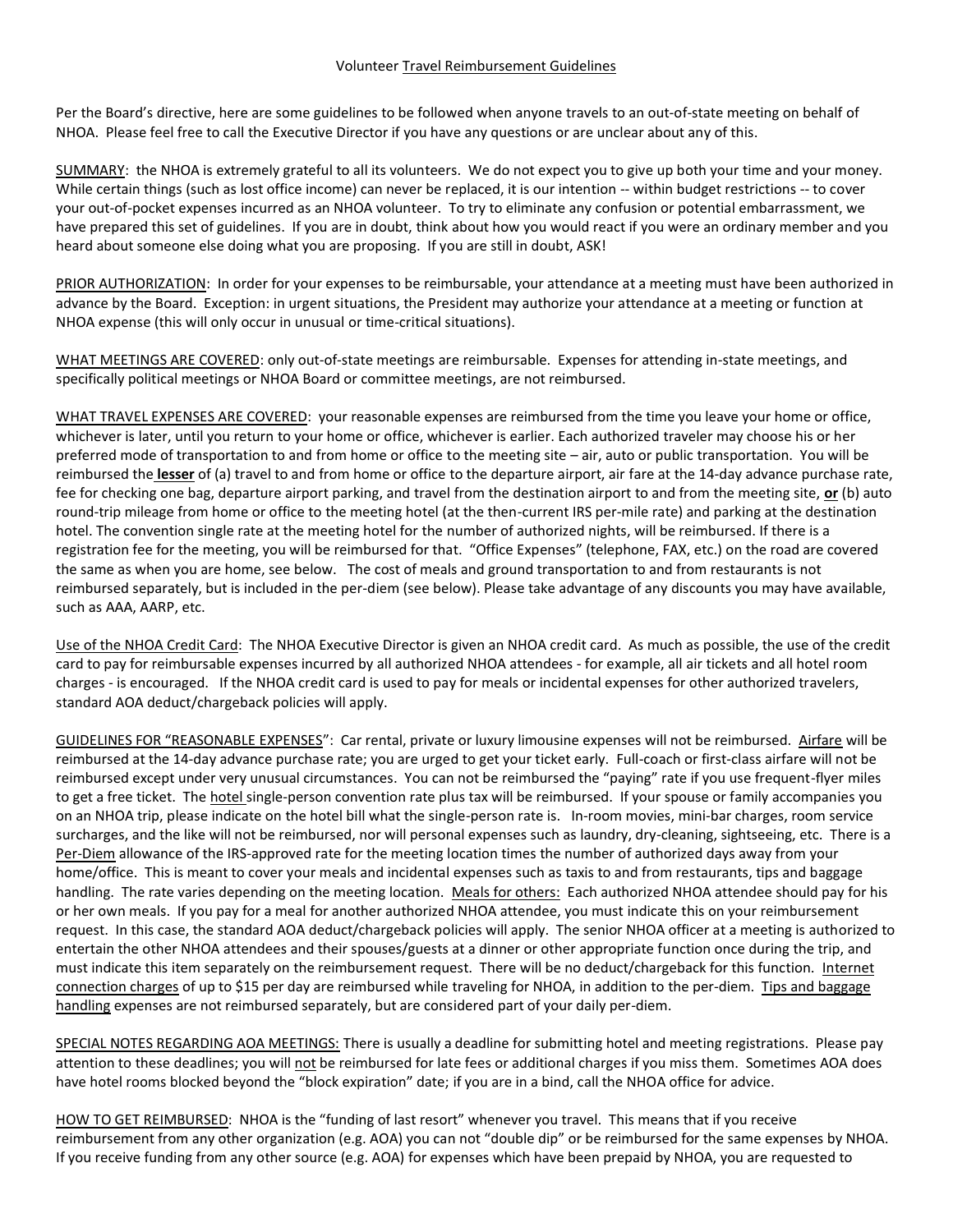reimburse NHOA promptly. You are expected to take advantage of any discounts, bargains, or other sources of funding which may be available. We have developed a simple online form which you are asked to use to submit your expenses. The link to the form is www.nhoa-board.org/expense\_submission\_form.htm. Please fill it out and mail your receipts to the NHOA office. Please remember that expenses must be submitted within 45 days (or December 30, whichever is sooner) or you will not be reimbursed.

WHAT NON-TRAVEL EXPENSES ARE REIMBURSABLE: Telephone calls and FAX charges will be reimbursed if you submit your phone bill to the NHOA office, indicating which calls you are asking for. Only phone calls relating to NHOA business will be reimbursed. Personal calls, calls home, etc. will not be reimbursed. If you incur copying, postage or office supplies charges for NHOA projects, they will be reimbursed when submitted with receipts.

> ---revised September 5, 2012 --revised September 13, 2017 --revised October 30, 2017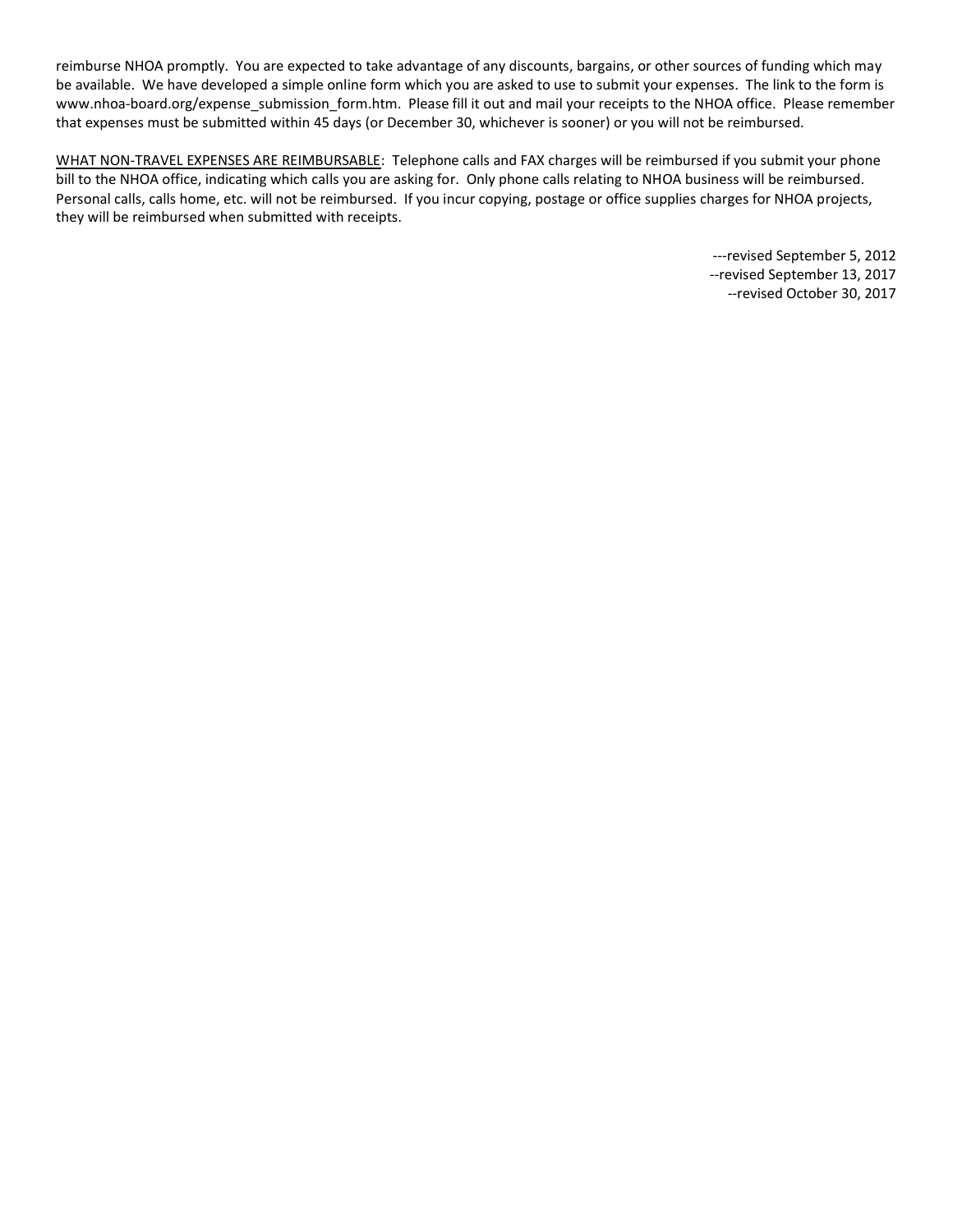### **Committee Expense Policy**

It is recognized that unusual or unbudgeted expenses may become necessary to fulfill a committee's goals and responsibilities. Expense items of \$250 or less which were not included as part of the committee's approved budget may only be incurred with the advance approval of the President and notification to the NHOA office. If time allows, an unbudgeted expense anticipated to be greater than \$250 must be pre-approved by the Board of Directors. Only in an urgent situation may the President pre-approve an unbudgeted expense of greater than \$250, and the Board must be notified of the event at its next meeting.

--- adopted by the Board of Directors May 16, 2001

---revised September 7, 2011

---revised September 5, 2012

--revised September 13, 2017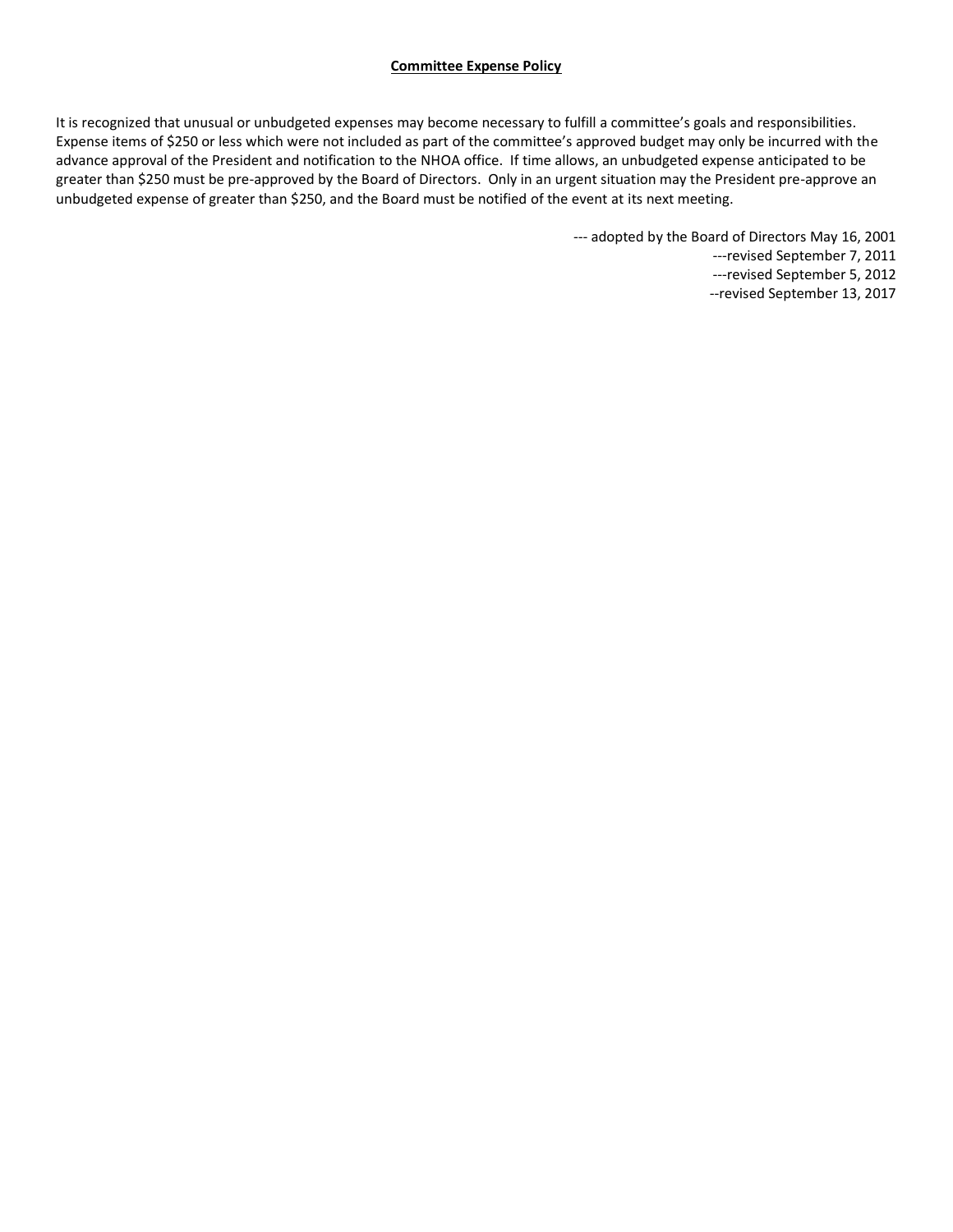Only the President or the Executive Director shall have the authority to sign contracts or otherwise obligate the Association financially, and only with the approval of the Board of Directors.

For contracts or obligations involving, or clearly likely to involve, sums over \$15,000, the Association shall not be liable for completion of the contract unless it is signed by both the President and the Executive Director and has the advance approval of the Board of Directors.

The Association shall maintain, at its expense, a bond indemnifying the Association against financial wrongdoing by the Executive Director, the President, or any other individual authorized by the Board to sign checks for the Association.

> --Adopted by the Board of Directors 6/1/2005 --modified September 8, 2010 --revised September 5, 2012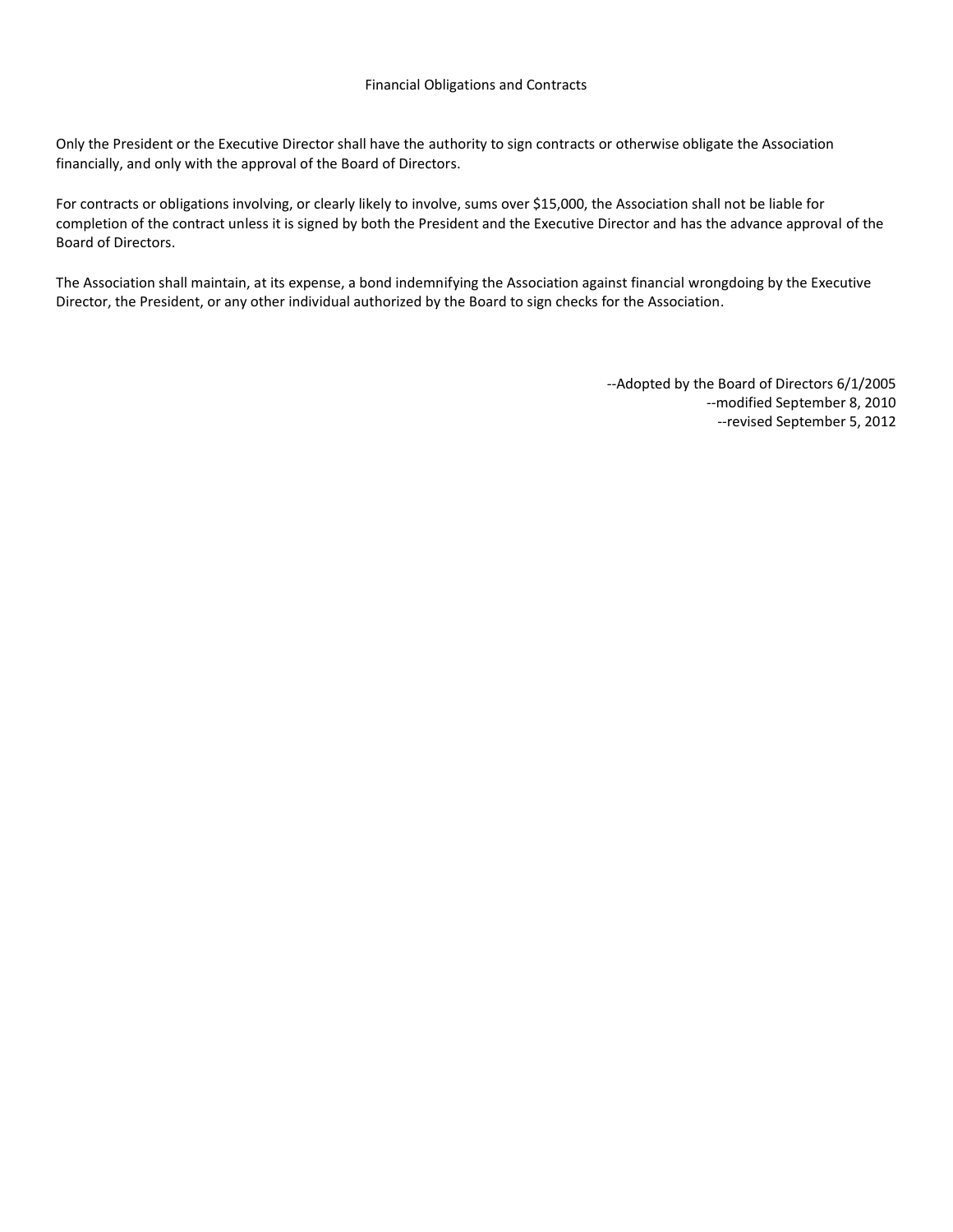The Optometrist of the Year awards presents an opportunity to honor and thank an NHOA member for his/her outstanding service to our organization, our profession, and/or the community during the past year. The Young Optometrist of the Year has similar selection criteria, but will be restricted to a New Hampshire Optometric Association member who has been a member for less than ten years. Recipients of these awards may, at the discretion of the Board, be nominated for equivalent AOA awards. Our intent is that both of these will, if appropriate, be awarded annually.

The NHOA Distinguished Service Award: This award is meant to single out one NHOA member optometrist who has been instrumental in furthering our profession and our organization over multiple years of dedicated service. The recipient of this award will be nominated by NHOA for the AOA Optometrist of the Year or Distinguished Service award, whichever seems more appropriate under the circumstances. To preserve the special nature of this award, the Board of Directors has decided that it will not be an annual award, but rather given only when deserved.

Person of Vision Award: this award shall be given from time to time as recommended by the Awards Committee and approved by the Board of Directors. This award is for a non-optometrist who has contributed, in an extraordinary way, to the visual welfare or the advancement of eye care for the citizens of New Hampshire.

Other awards may be recommended from time to time by the Awards Committee and shall be approved by the Board of Directors.

--adopted by the Board of Directors September 7, 2005 --revised September 7, 2011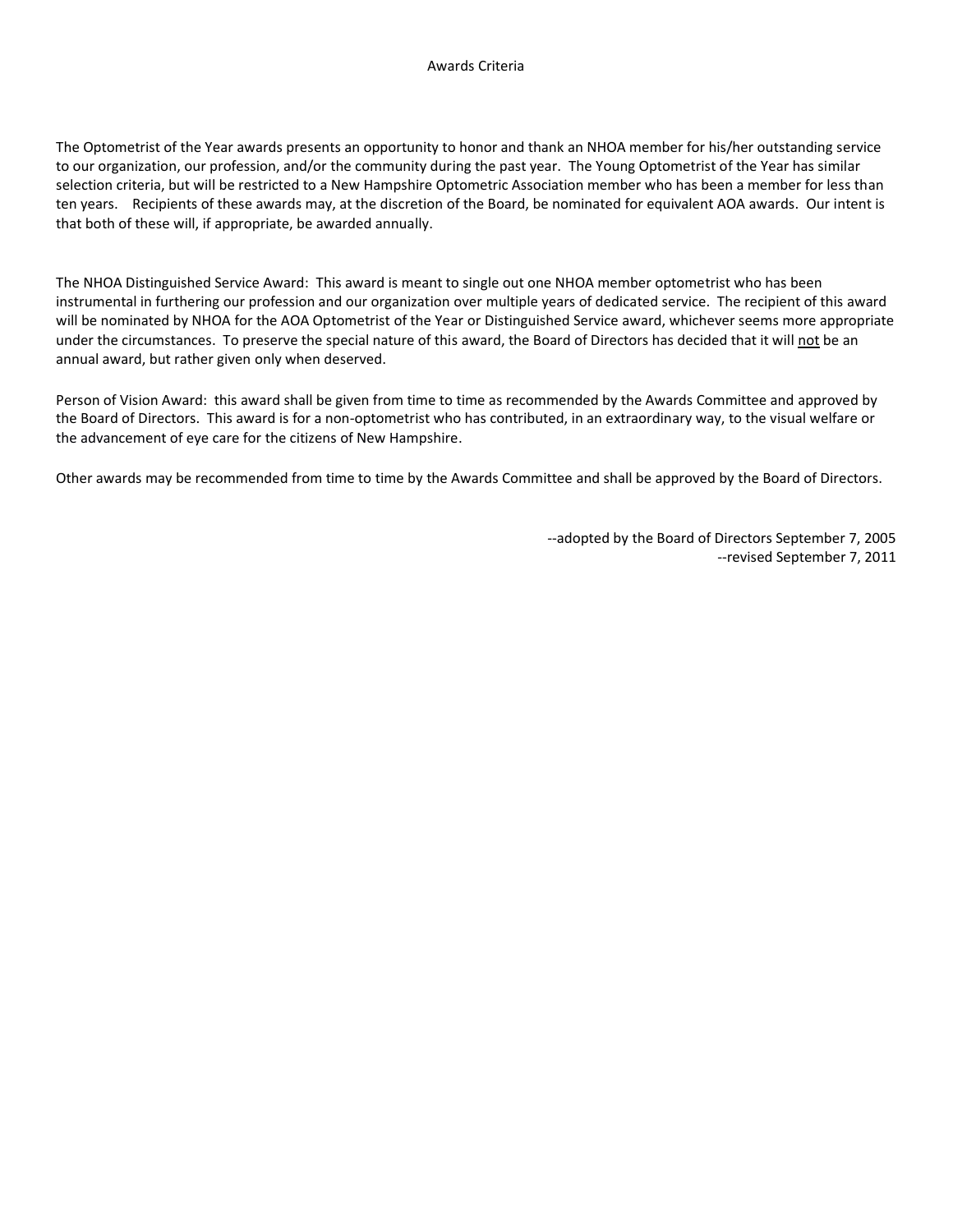#### POLITICAL ACTION, ENDORSEMENTS, AWARDS AND GUEST SPEAKERS

The NHOA recognizes that optometry is a legislated profession and that optometry exists and advances through the political process. NHOA also values its status as an IRS 501-c(6) tax exempt organization. With these two principles in mind, the NHOA has adopted the following policies:

#### POLITICAL ENDORSEMENTS and SUPPORT:

For statewide political contests (NH Senate, NH House of Representatives and NH Governor) the NHOA will only endorse and directly support the candidacy of an NHOA-member optometrist or the spouse of an NHOA-member optometrist.

For national political contests (US Senate, US House of Representatives and US President/Vice President) the NHOA will not endorse or directly support any candidate.

#### REFERRAL TO PAC FOR ENDORSEMENT and SUPPORT:

Except in the case of the candidacy of an NHOA-member optometrist or spouse for a statewide office, all requests from candidates for endorsement or support will be forwarded to the NHOA-PAC or AOA-PAC for decision and action. The membership may be informed, either at a meeting or via communication, of the PAC's action.

#### GUEST SPEAKERS:

Any person who has demonstrated support for optometry and the aims and goals of the NHOA may be invited to be a guest speaker at an NHOA meeting, and may be recognized with an award in recognition of past support. This shall be determined by the Legislative and Advocacy Chair in consultation with the President.

Exception: If such a person is an active candidate for political office, such person may not be invited to be a guest speaker at a statewide NHOA meeting or be recognized with an award, without advance approval by the Board of Directors. Such candidacy shall be referred to the appropriate PAC and the membership may be informed, either at a meeting or via communication, of the PAC's action.

> --adopted by the Board of Directors June 30, 2010 --revised September 5, 2012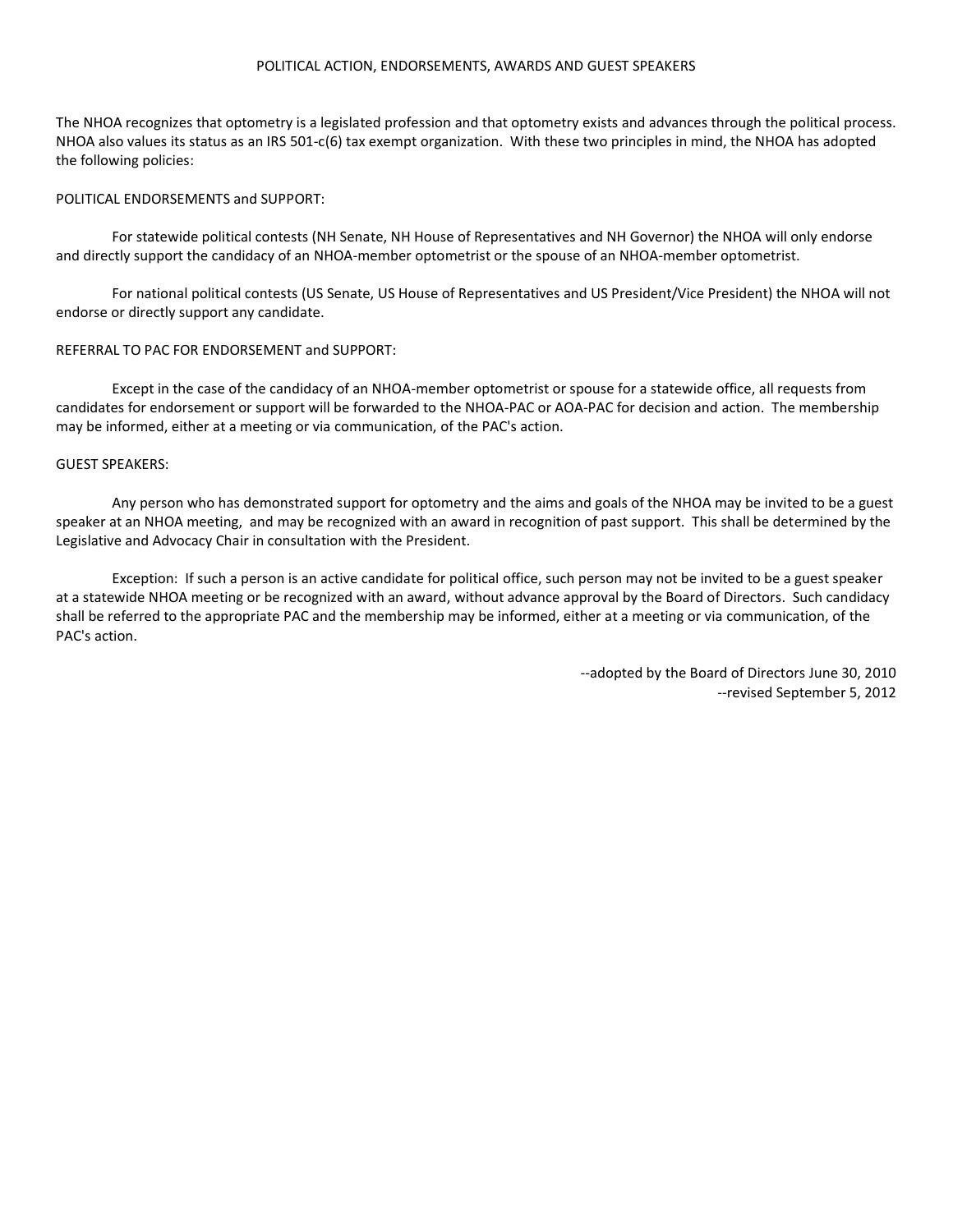Investment Policies and Investment Committee Guidelines

Prologue: All funds managed by the Investment Committee are owned by the NHOA members and are under the direction of the NHOA Board of Directors. A history of the fund is included below. Prior to the adoption of this document, there were no specific policies in place governing how the invested funds should be invested, managed, withdrawn or spent.

The NHOA has always operated in a fiscally conservative manner. Annual dues and other sources of income, such as grants and profit from CE meetings, have provided the operating funds needed for the Association to function, and to permit the Investment Fund to grow untapped. Prior to 2016, anticipated increases in the value of the Investment Fund were inserted into the budget each year. Only once (2015) has it been necessary to actually withdraw funds from the Investment Account to meet income shortfalls. Previously, shortfalls in operating income have been made up by drawing on accumulated operating surpluses from previous years.

Unless there are unforeseen negative circumstances or unusual positive opportunities which would be important for the future of the NHOA, it is intended that the invested funds be allowed to grow. Each time a withdrawal request from the Investment Fund is made, the NHOA's Mission Statement should be carefully reviewed to be certain that the withdrawal request is consistent with the Mission Statement.

Based on the above, the following policies governing the Investment Fund are hereby adopted:

**1. The Investment Committee shall have the authority to manage and rebalance the investment portfolio as they deem prudent and advisable, following these policies and generally accepted investing practices based upon the time horizon for the invested assets.**

**2. The Board of Directors shall advise the Investment Committee at least annually as to any projected need for withdrawal of funds from the Investment Fund over (a) the short term (one to two years), (b) the medium term (three to seven years) and (c) the long term (seven years and beyond). The Investment Committee shall use this information to guide them in their prudent investment decisions.**

**3. Only the Board of Directors shall have the authority to authorize withdrawals from the Investment Fund and shall do so only after careful deliberation. No NHOA officer, director, member or employee shall have the right to withdraw funds from the Investment Fund without approval by the full Board of Directors. When the Investment Account is deposited in whatever institution is being used to invest those funds, it should be arranged that those funds can only be transferred to the operating account of the NHOA.**

**4. To minimize some of the fluctuations of the Investment Fund through changing market conditions, as well as to ensure the availability of cash in a sudden need situation no matter what the state of the stock market, \$30,000 or 10% of the total value of the Investment Fund as of the previous December 31, whichever is greater, shall always be kept in a money market account or other liquid investment vehicle which is not subject to market vagaries. The 10% rule will apply in increments of \$50,000 so that as the total value of the Investment Account passes an additional \$50,000 mark (calculated from the value on the previous December 31), \$5,000 will be added to the money market account or similar.**

**5. The Investment Committee may take accumulated cash from the money market account and reinvest it into other vehicles using their best prudent judgement, as long as the value of the money market fund is maintained at no less than the minimum amount specified in the first sentence of Paragraph 4. 6. To help minimize the risks inherent in investments and to ensure the best return for any long term investment in the portfolio, index funds will generally be employed to minimize management fees and mirror overall market performance.**